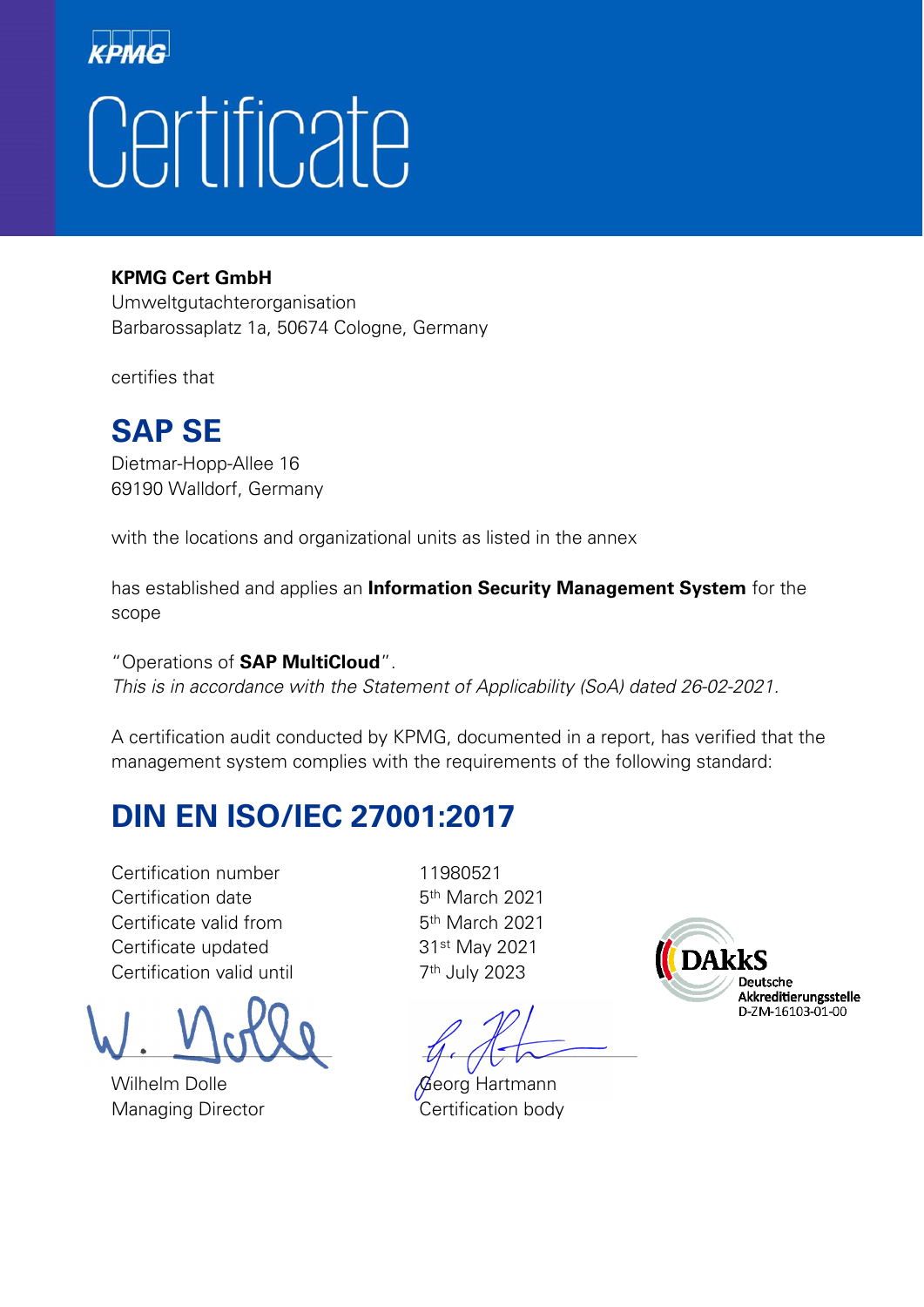# KPMG Certificate

Annex to certificate nr. 11980521

| Governing the operations of SAP MultiCloud. |                                                                  |              |  |
|---------------------------------------------|------------------------------------------------------------------|--------------|--|
| <b>Country</b>                              | <b>Site location</b>                                             | <b>Scope</b> |  |
| United<br>States                            | 3412 Hillview Ave 94304<br>Palo Alto                             | Operations   |  |
| Germany                                     | Hasso-Plattner-Ring 3 69190 Headquarters, Operations<br>Walldorf |              |  |
| United<br>Kingdom                           | Queen's Road BT3 9DT<br>Belfast                                  | Operations   |  |
| China                                       | 1000 Chenhui Road 201203<br>Shanghai                             | Operations   |  |
| United<br>States                            | 601 108th Avenue, N.E.<br>98004 Bellevue                         | Operations   |  |
| Singapore                                   | 30 Pasir Panjang Road # 03-<br>32 117440 Singapore               | Operations   |  |
| Germany                                     | Strassburger Platz 1 01307<br>Dresden                            | Operations   |  |
| Germany                                     | SAP-Allee 29 (Raiffeisenring<br>45) 68789 St. Leon-Rot           | Operations   |  |
| United<br><b>States</b>                     | 7500 Windrose Avenue,<br>Suite 250 75024 Plano                   | Operations   |  |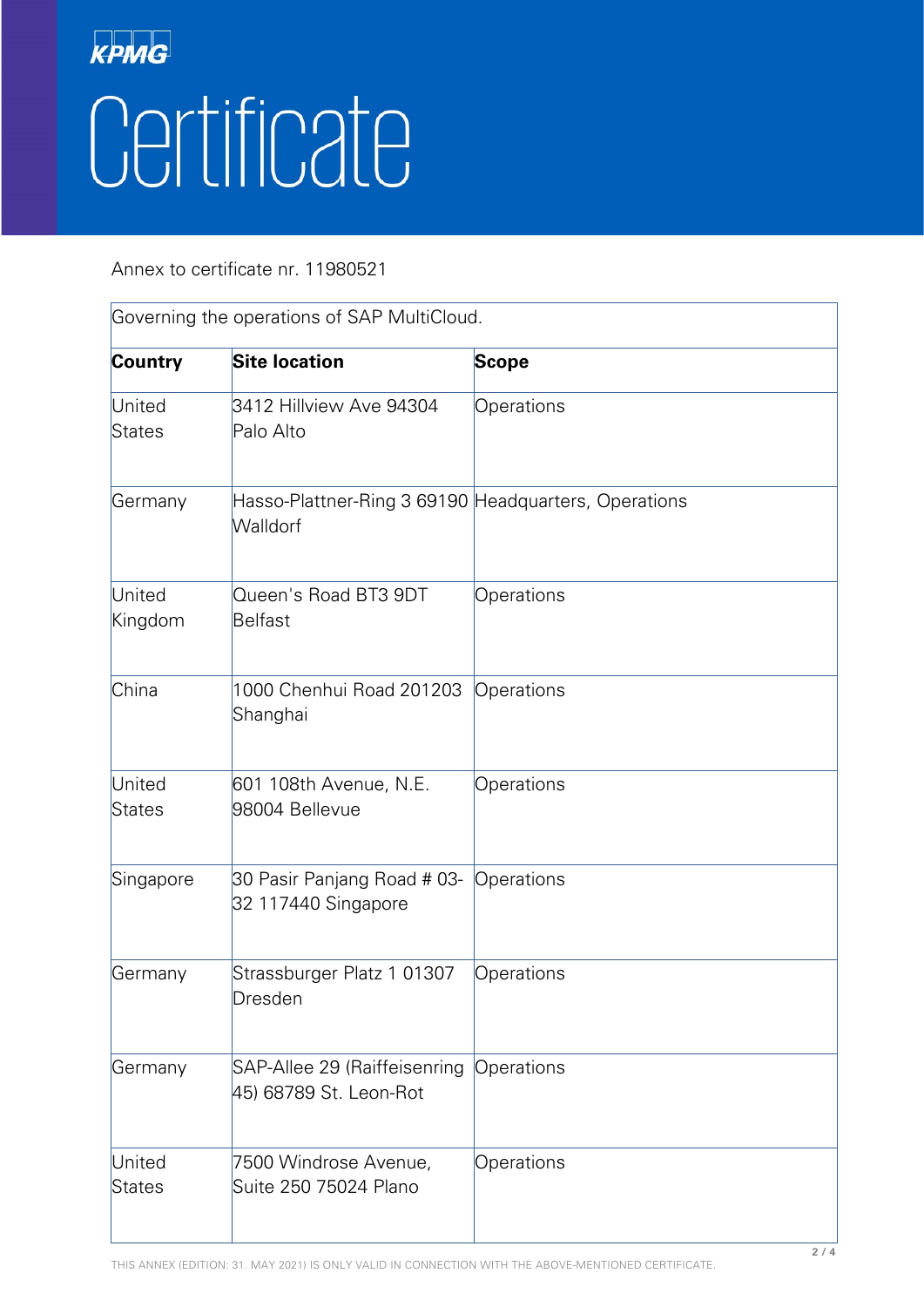# KPMG Certificate

Annex to certificate nr. 11980521

| Governing the operations of SAP MultiCloud. |                                                                |              |  |
|---------------------------------------------|----------------------------------------------------------------|--------------|--|
| Country                                     | <b>Site location</b>                                           | <b>Scope</b> |  |
| Ireland                                     | 1012 - 1014 Kingswood<br>Avenue D24VF5D Dublin                 | Operations   |  |
| Canada                                      | 910 Mainland Street V6B<br>1A9 Vancouver                       | Operations   |  |
| India                                       | No. 138, Export Promotion<br>Industri 560066 Bangalore         | Operations   |  |
| United<br>States                            | 2000 Edmund Halley Drive<br>20191 Reston                       | Operations   |  |
| Germany                                     | Frankfurter Strasse 1 65760<br>Eschborn                        | Operations   |  |
| United<br>States                            | 1399 New York Ave, NW,<br>Suite 800 20005<br>WASHINGTON        | Operations   |  |
| United<br>States                            | 1101 W. Washington Street, Operations<br>Suite 401 85281 Tempe |              |  |
| Canada                                      | 111 Robert-Bourassa<br>Boulevard H3C 2M1<br>Montreal           | Operations   |  |